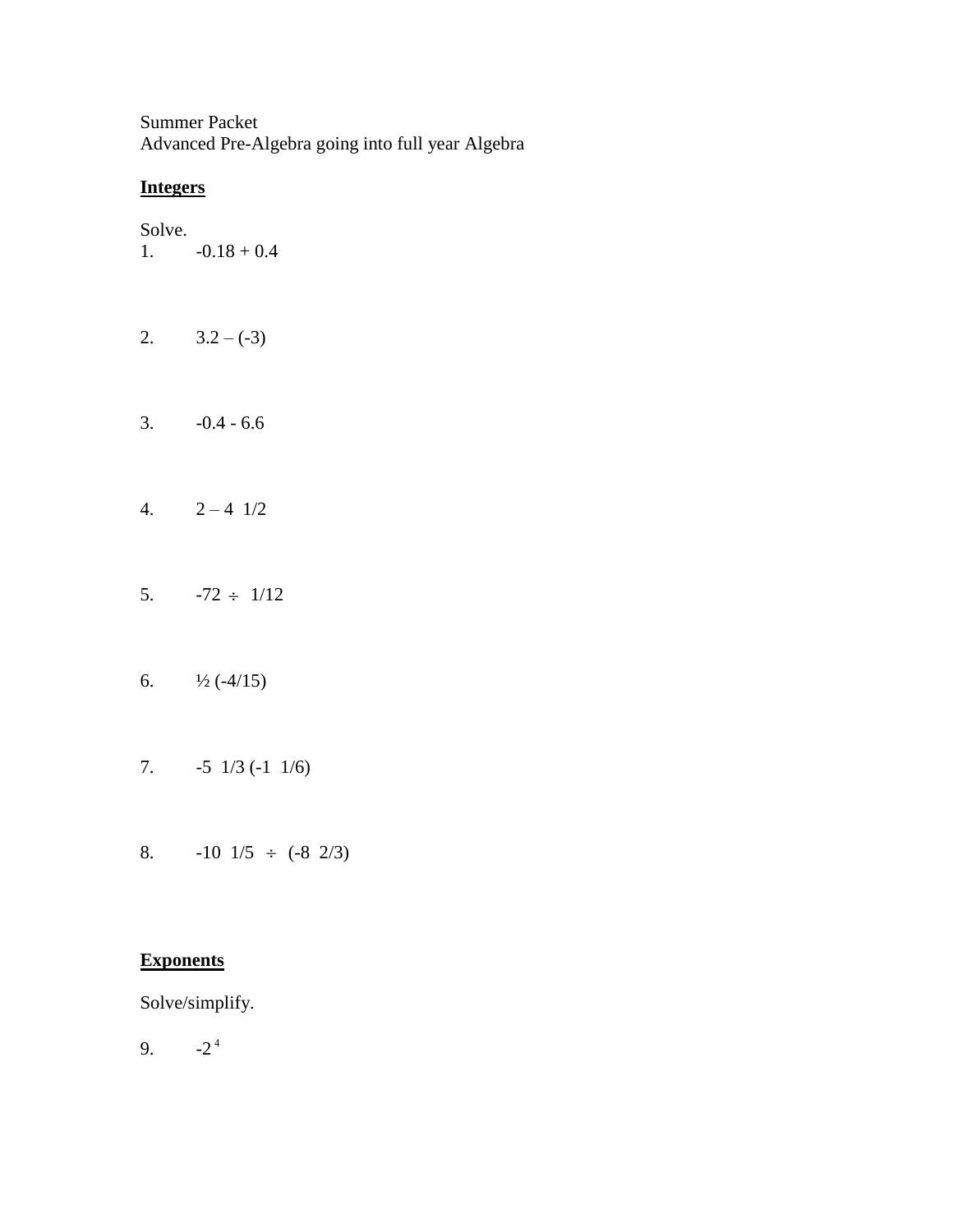10.  $(-2)^4$ 

11. 
$$
-6m^2
$$
,  $m = 2$ 

12. 
$$
8-x^3
$$
,  $x = -2$ 

13. 
$$
4(2y-3)^2
$$
,  $y = 5$ 

- 14.  $(0.5)^2$
- 15,  $3.3^3$
- 16.  $x^2 \bullet x^3 \bullet y \bullet y^4$
- 17.  $6a^3 \bullet 3a$
- 18.  $(1/2^4)^2$
- 19.  $(c^5)^4$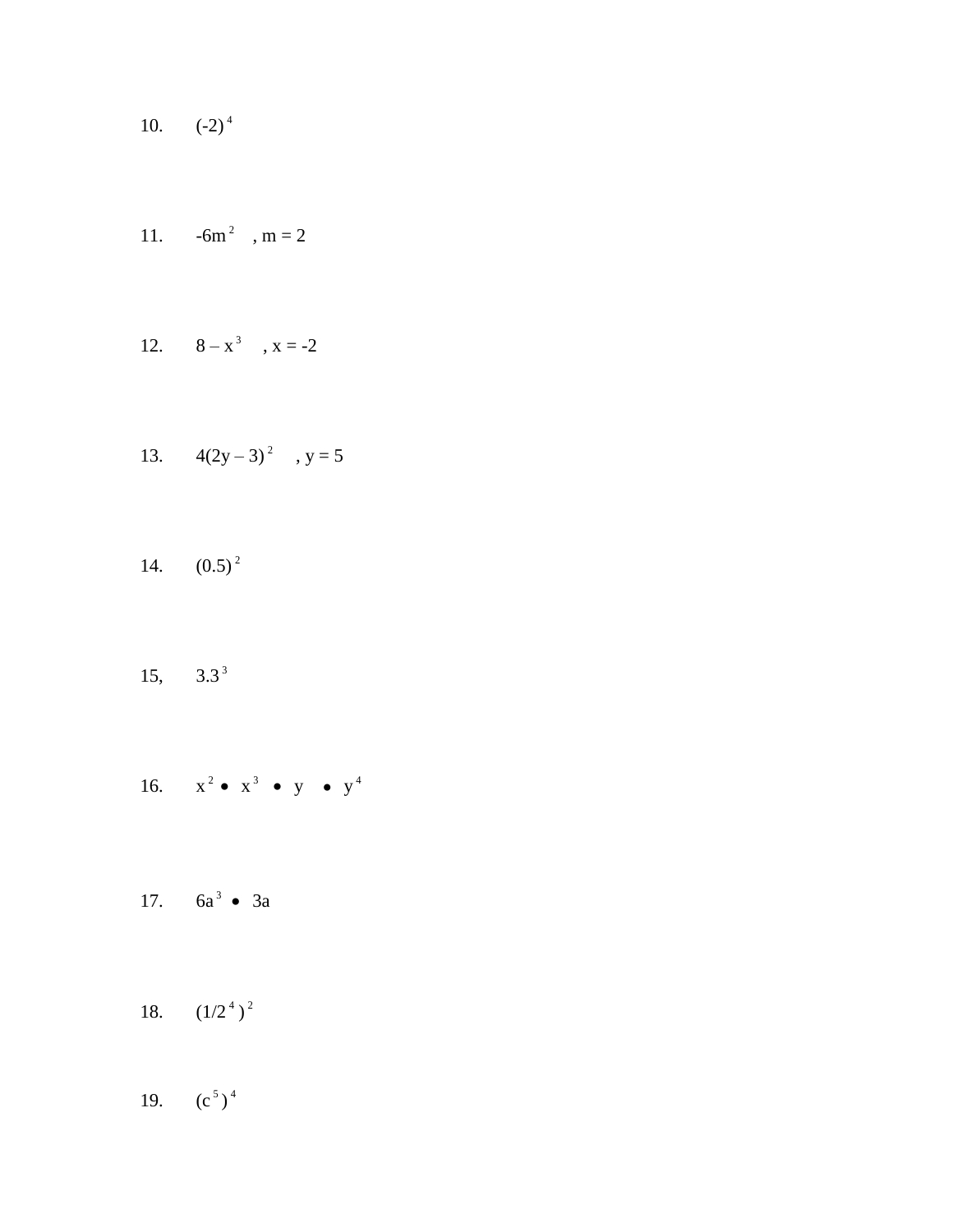- 20.  $\frac{10^7}{10^4}$
- 21.  $\frac{12 \text{ m}^5 \text{ n}}{3 \text{ m n}^3}$
- 22.  $43^{\circ}$
- 23.  $rac{5^{2} \times 6}{5 \times 6}y$
- 24.  $\frac{10 y^7 z}{6 y^2}$
- 25.  $\frac{4^5}{4^7}$
- 26.  $\frac{3 y^8}{9 y^{12} z^3}$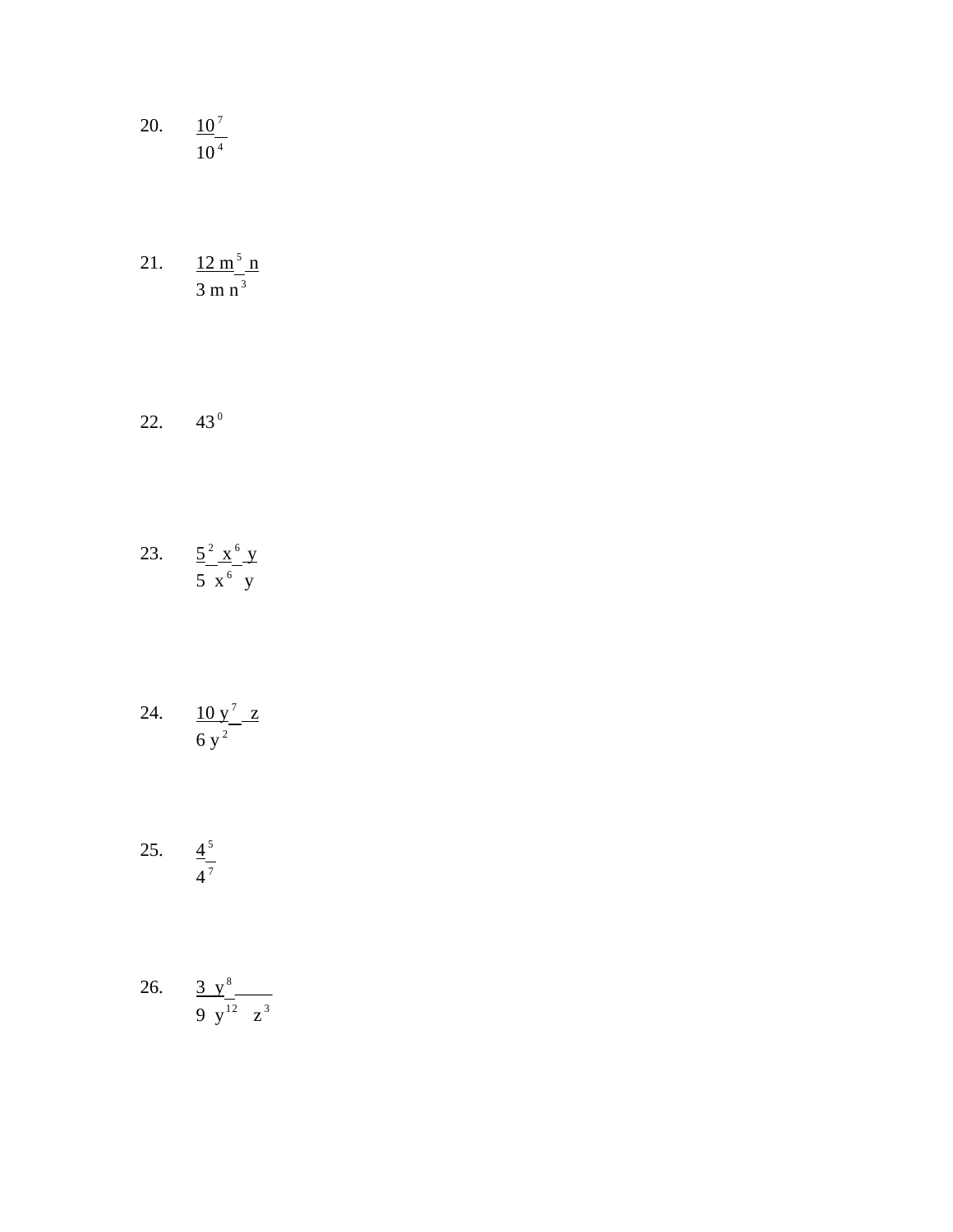# **Evaluating Expressions**

Evaluate.

27. 3 a b + c for a = 2, b = 5, c = 10. 2

28. 
$$
19 - (a - 4)
$$
, for  $a = 8$ .

29. 
$$
6 \div a + 8
$$
, for  $a = 2$ .

30.  $y = \text{for } x = 5 \text{ and } y = -4.$ -x

31.  $b - a$ , for  $a = -4$  and  $b = -6$ . 3b

## **Solving Multi-Step Equations & Inequalities**

31.  $15x + 3 = 48$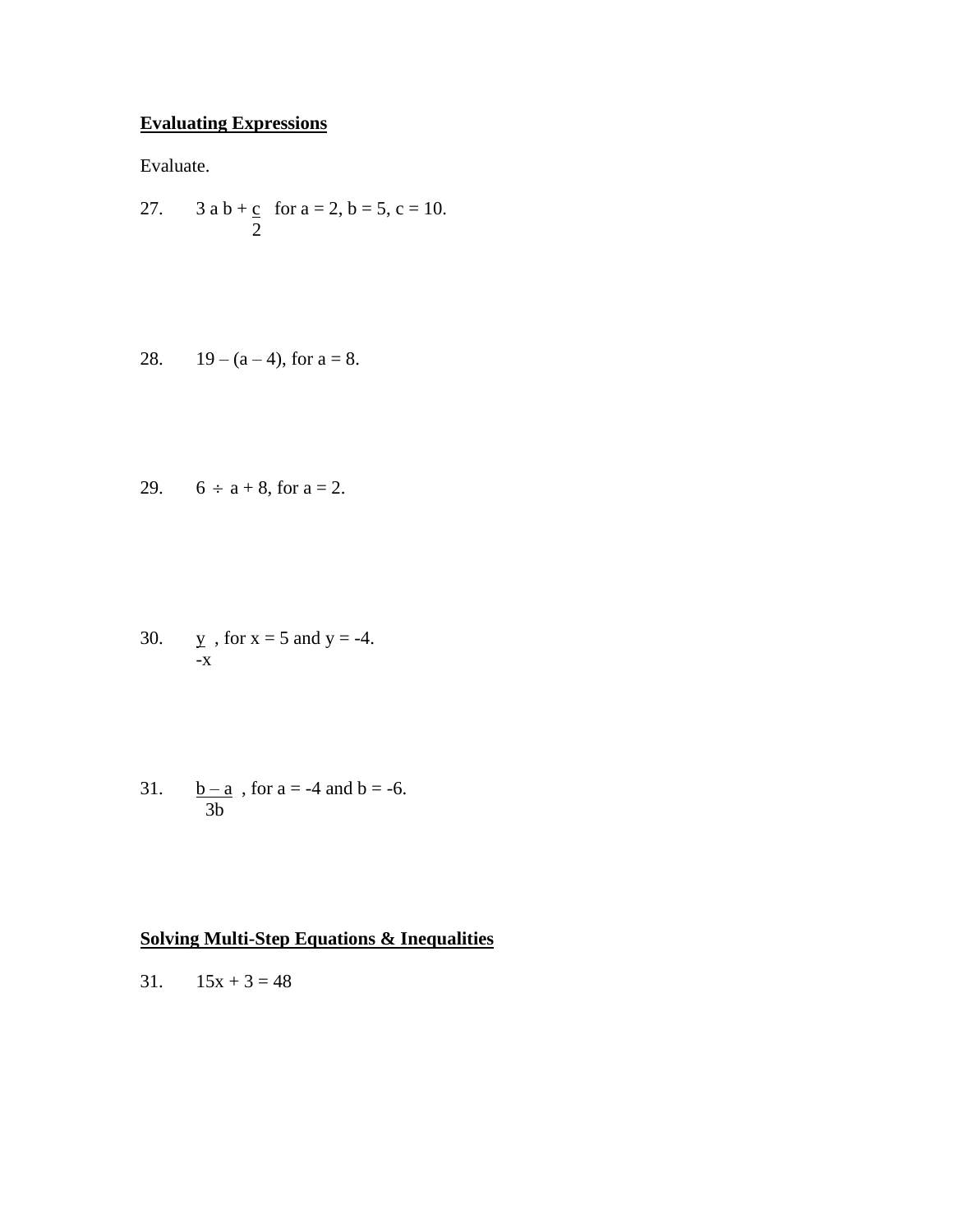32.  $-a+6=8$ 

33. 
$$
-9 - y = 12
$$

$$
34. \qquad 5-2(x-4) = -3
$$

$$
35. \qquad 13-6f = 31
$$

36. 
$$
-2(a+3)-a=0
$$

$$
37. \quad m + 4(2m - 3) = -3
$$

$$
38. \qquad -9 - b + 8b = -23
$$

39. 
$$
-\frac{7}{10}k + 14 = -21
$$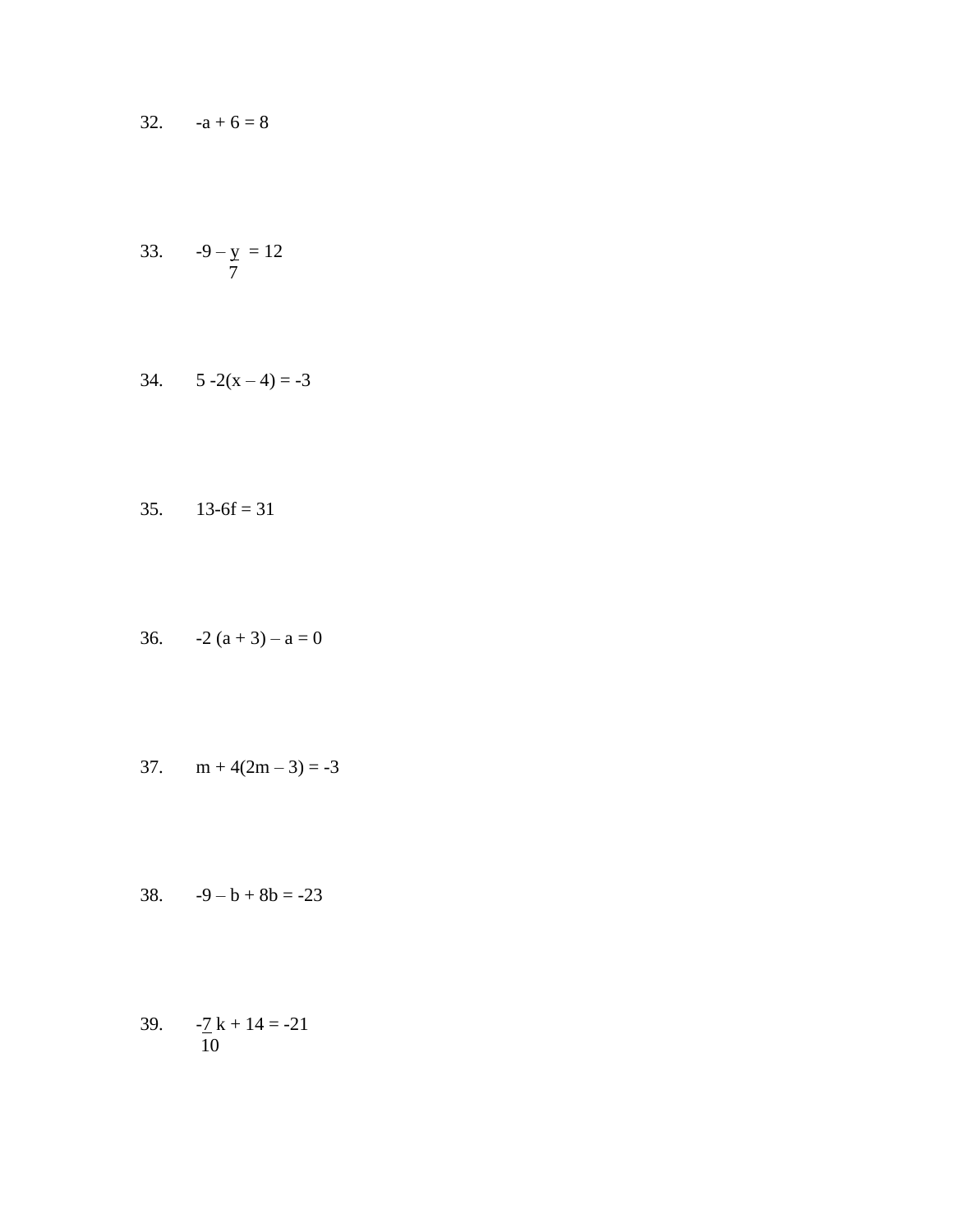40.  $\frac{2}{3}$  (m – 6) = 3

$$
41. \qquad 1.5x - 3.6 = 2.4
$$

$$
42. \qquad 1.06b - 3 = 0.71
$$

$$
43. \qquad -2d + 4.3 = 10.7
$$

$$
44. \qquad 4x + 4 = 2x + 36
$$

45.  $-15 + 6b = -8b + 13$ 

$$
46. \qquad 2(x-4) = 3x + 12
$$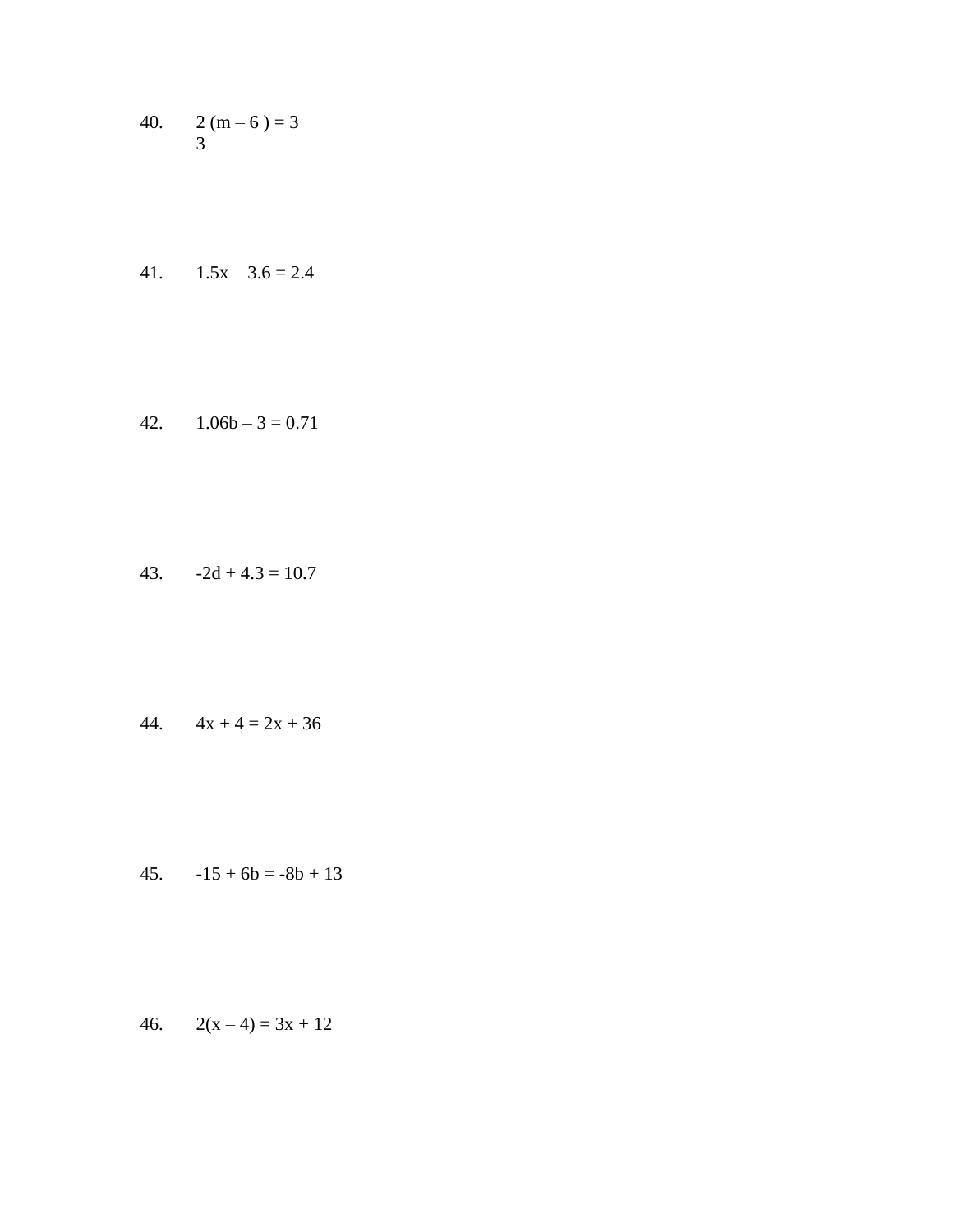$$
47. \qquad 3(2y - 0.3) = 19.4 - y
$$

48. 
$$
2(2a + \frac{1}{2}) = 3(2 - 2/3)
$$

# Solve and graph.

|  | 49. $-2m+4 \le 34$                                                          |  |
|--|-----------------------------------------------------------------------------|--|
|  | 50. $6-x>3$ $\leftarrow$                                                    |  |
|  | 51. $8.3 < -0.56 - 2.7b$ $\leftarrow$                                       |  |
|  | 52. $-1/9c + 13 \ge 5$ $\leftarrow$ $\leftarrow$ $\leftarrow$ $\rightarrow$ |  |
|  | 53. $-4(2a + 7) \le -12$ $\leftarrow$ $\leftarrow$                          |  |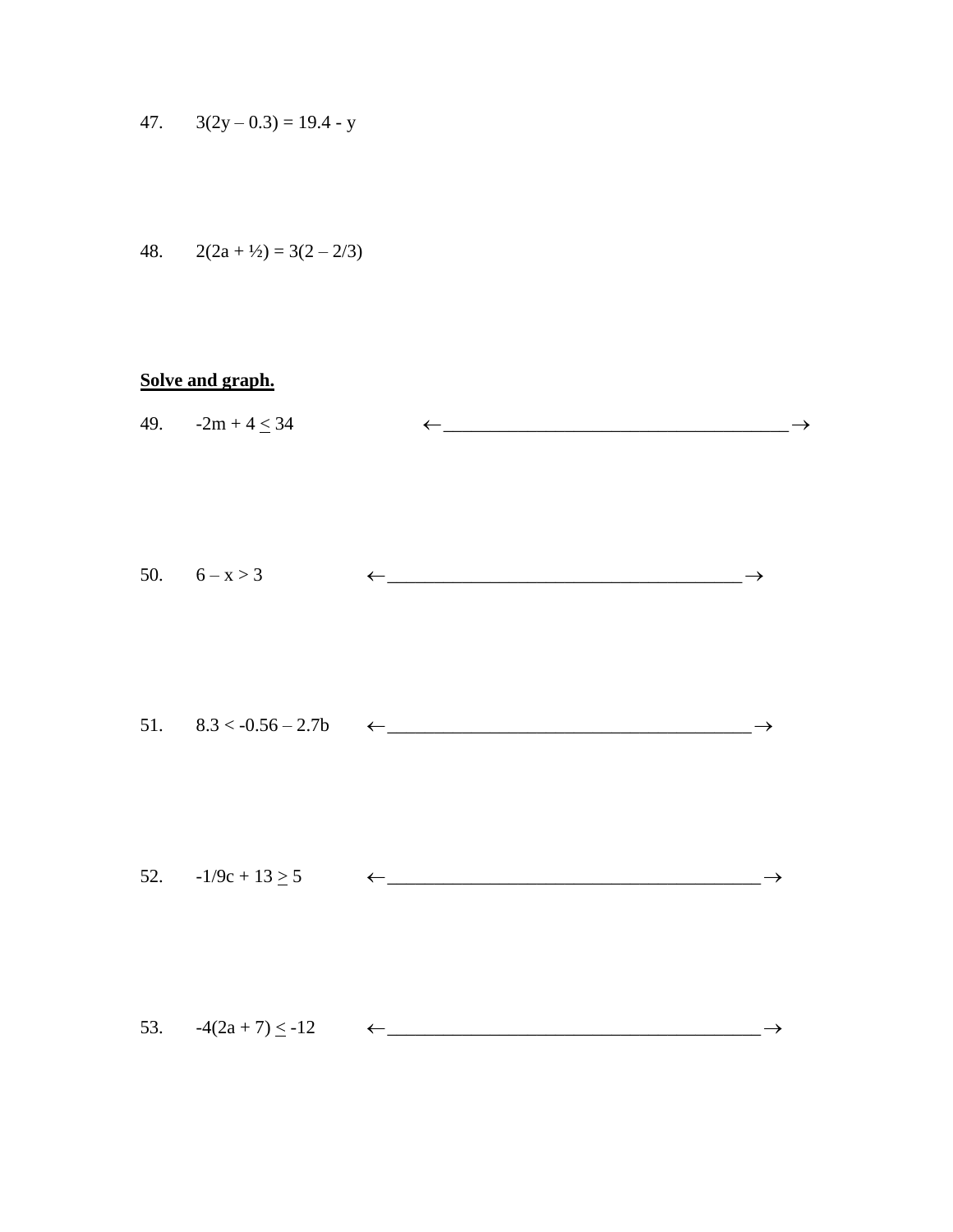#### **Graphing Linear Equations and Inequalities**

Graph the following linear equations on graph paper.

$$
54. \qquad y = 2x + 1
$$

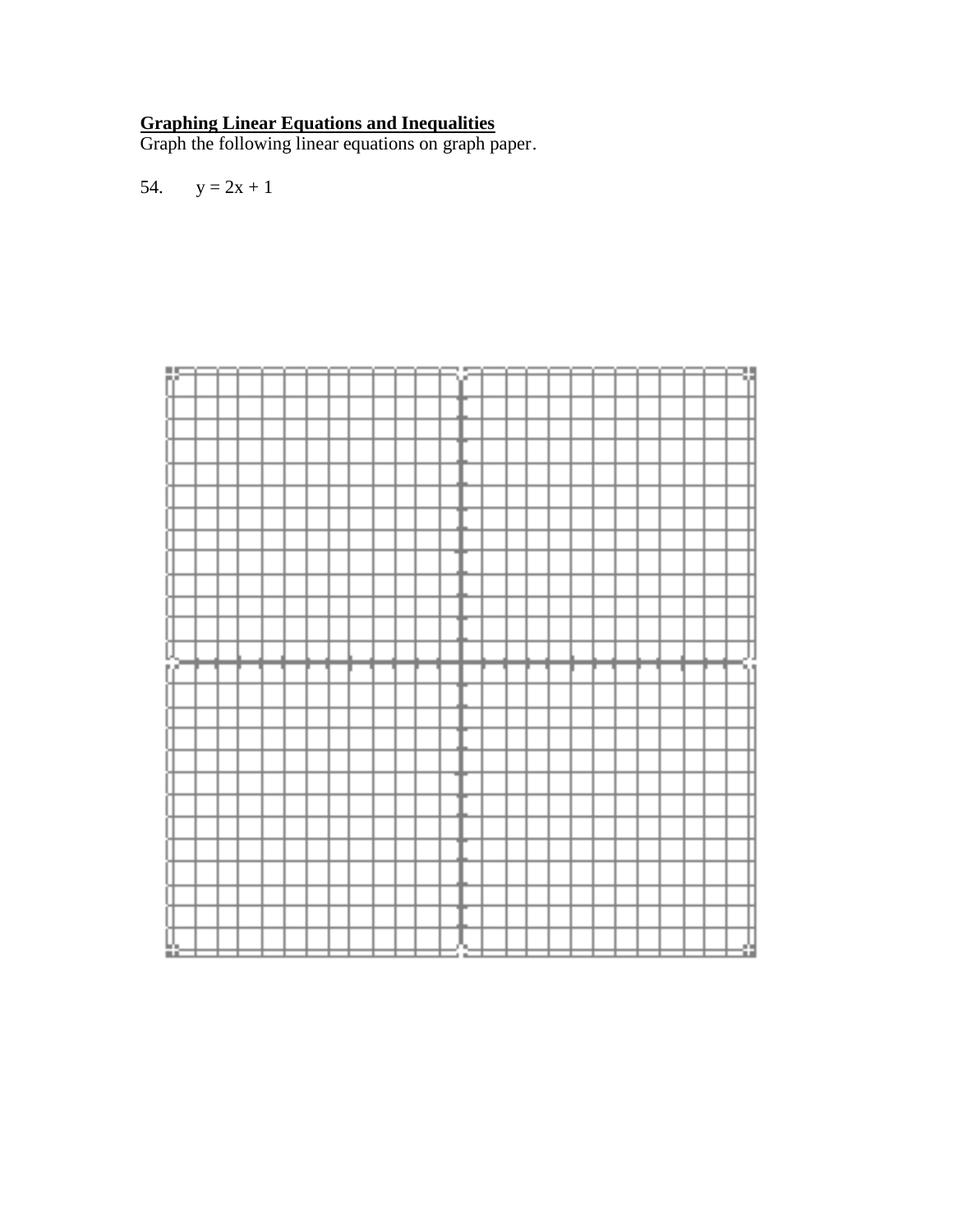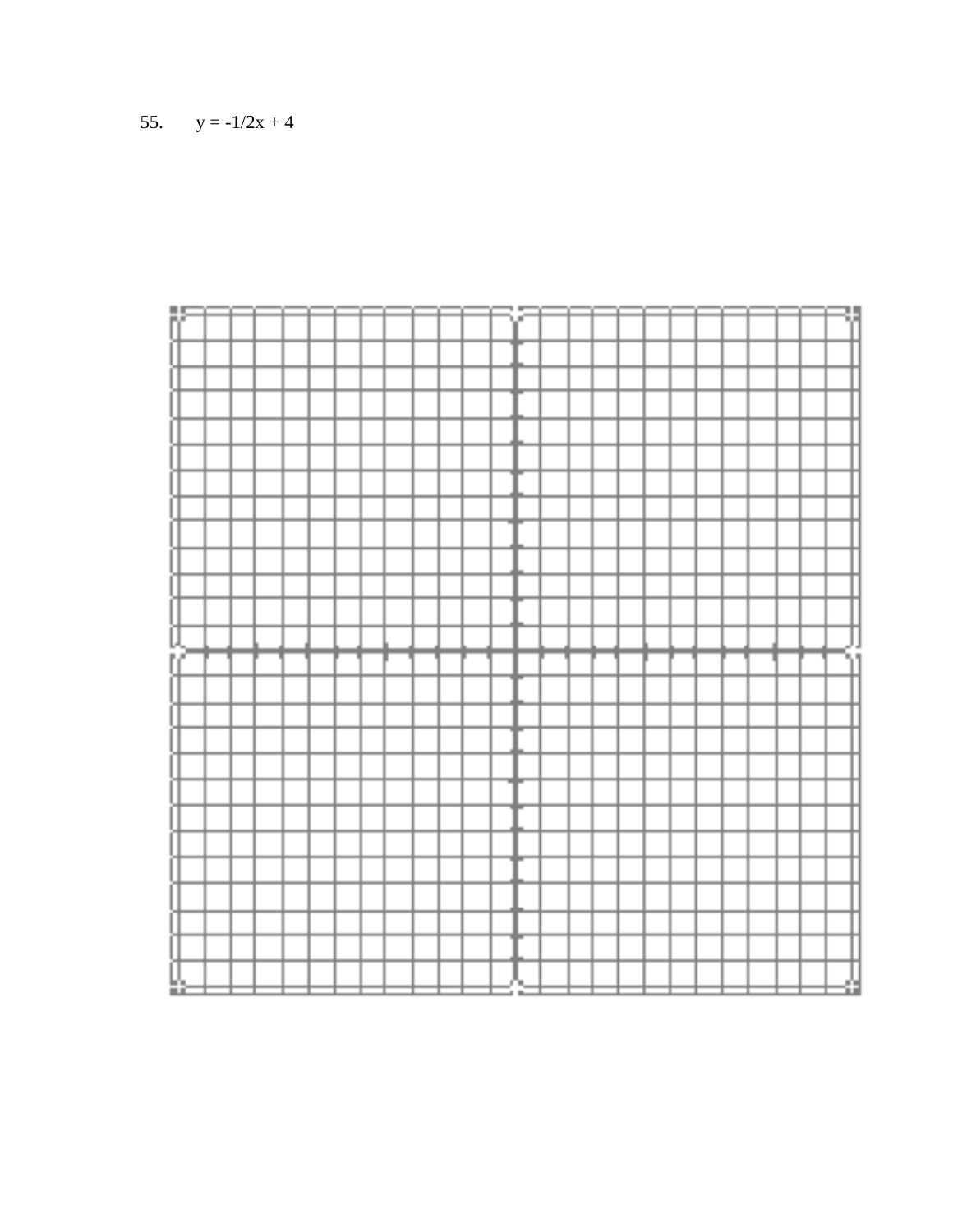

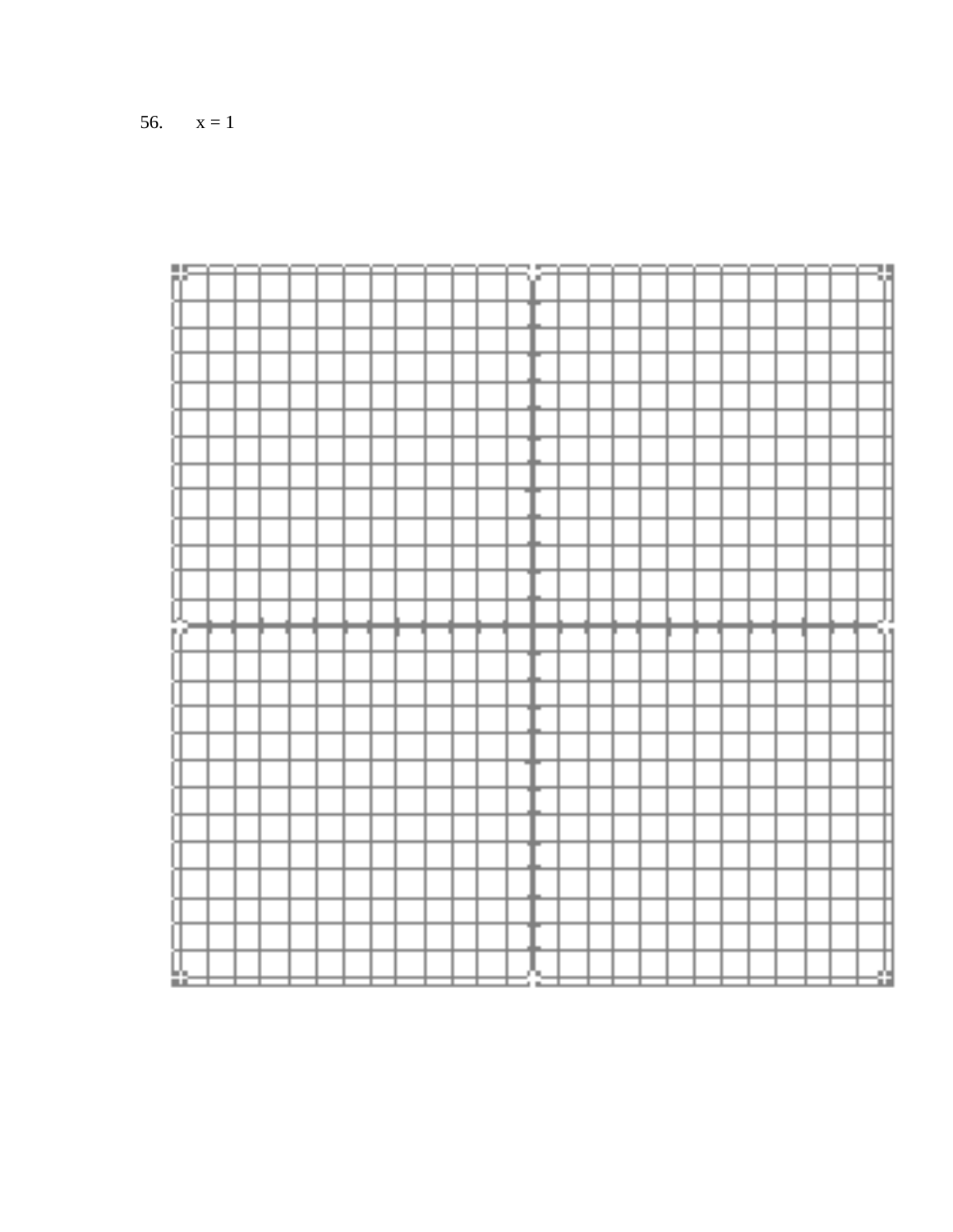

57.  $y = -4$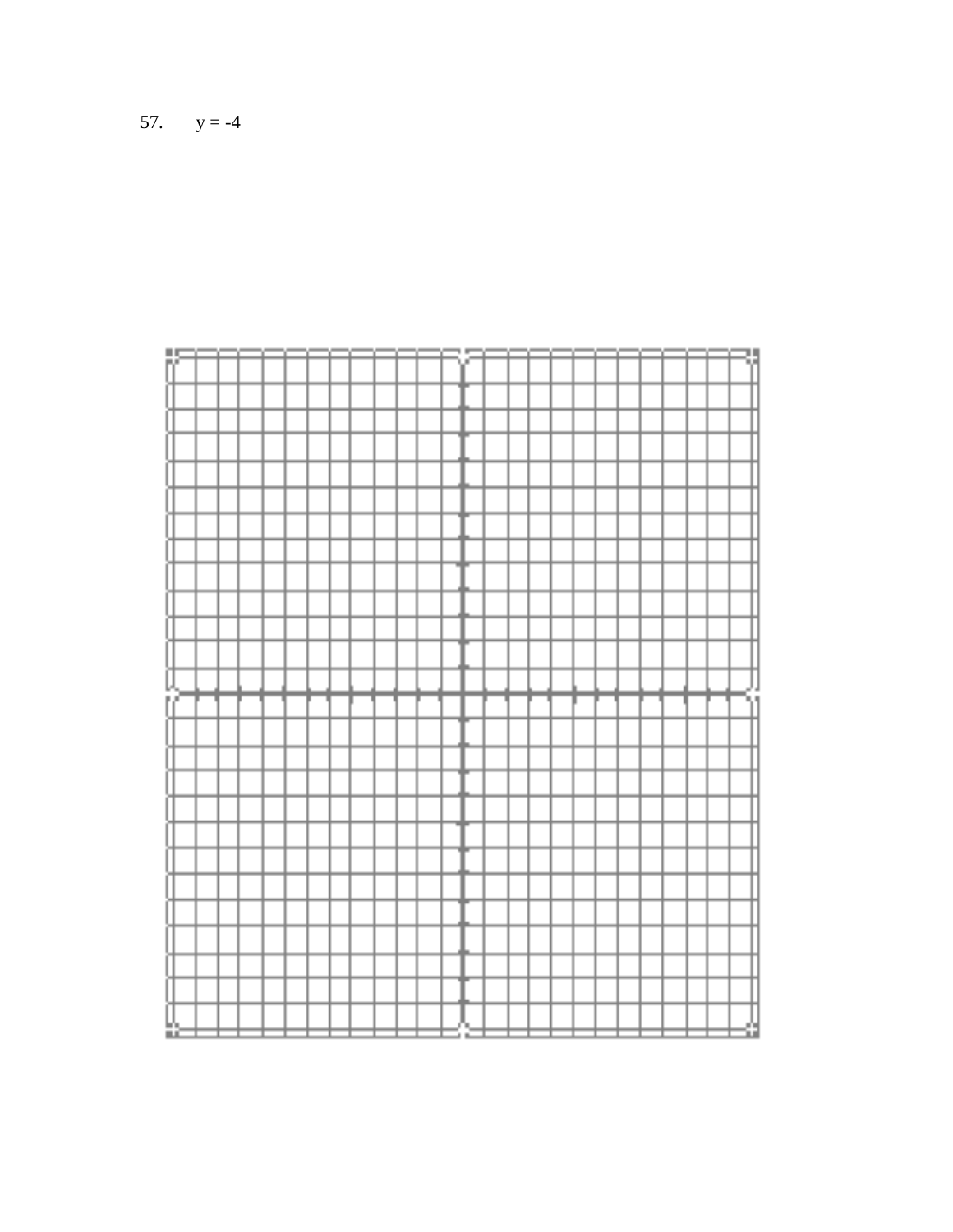Solve each equation for y. Identify the slope and y-intercept. Then graph each equation.

58.  $2x + y = 3$ 

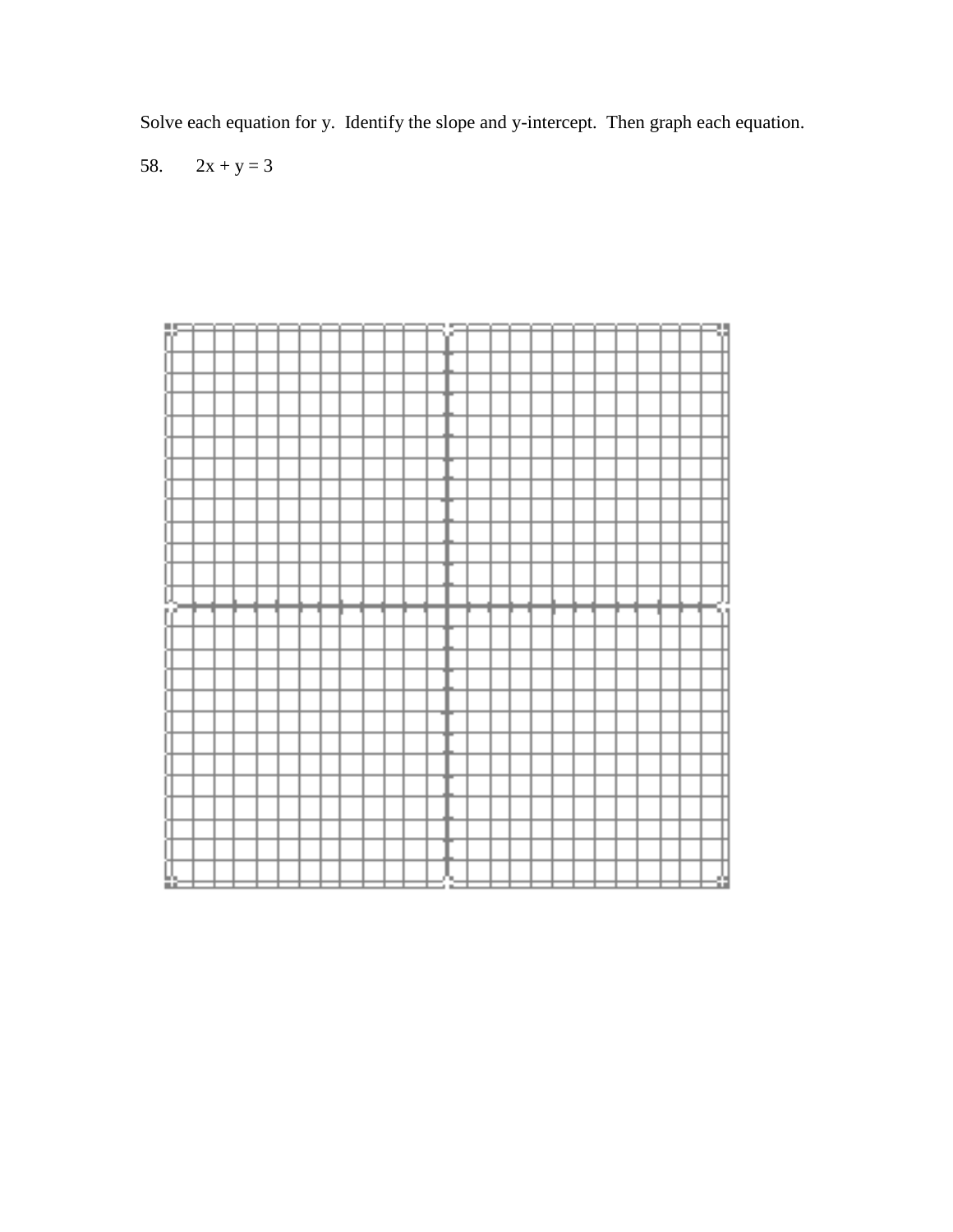| 题  |  |  |  |  |  |  | 1 |  |  |  |  |  |  |  |
|----|--|--|--|--|--|--|---|--|--|--|--|--|--|--|
|    |  |  |  |  |  |  |   |  |  |  |  |  |  |  |
|    |  |  |  |  |  |  |   |  |  |  |  |  |  |  |
|    |  |  |  |  |  |  |   |  |  |  |  |  |  |  |
|    |  |  |  |  |  |  |   |  |  |  |  |  |  |  |
|    |  |  |  |  |  |  |   |  |  |  |  |  |  |  |
|    |  |  |  |  |  |  |   |  |  |  |  |  |  |  |
|    |  |  |  |  |  |  |   |  |  |  |  |  |  |  |
|    |  |  |  |  |  |  |   |  |  |  |  |  |  |  |
|    |  |  |  |  |  |  |   |  |  |  |  |  |  |  |
|    |  |  |  |  |  |  |   |  |  |  |  |  |  |  |
|    |  |  |  |  |  |  |   |  |  |  |  |  |  |  |
|    |  |  |  |  |  |  |   |  |  |  |  |  |  |  |
|    |  |  |  |  |  |  |   |  |  |  |  |  |  |  |
|    |  |  |  |  |  |  |   |  |  |  |  |  |  |  |
|    |  |  |  |  |  |  |   |  |  |  |  |  |  |  |
|    |  |  |  |  |  |  |   |  |  |  |  |  |  |  |
|    |  |  |  |  |  |  |   |  |  |  |  |  |  |  |
|    |  |  |  |  |  |  |   |  |  |  |  |  |  |  |
|    |  |  |  |  |  |  |   |  |  |  |  |  |  |  |
|    |  |  |  |  |  |  |   |  |  |  |  |  |  |  |
|    |  |  |  |  |  |  |   |  |  |  |  |  |  |  |
|    |  |  |  |  |  |  |   |  |  |  |  |  |  |  |
|    |  |  |  |  |  |  |   |  |  |  |  |  |  |  |
|    |  |  |  |  |  |  |   |  |  |  |  |  |  |  |
|    |  |  |  |  |  |  |   |  |  |  |  |  |  |  |
|    |  |  |  |  |  |  |   |  |  |  |  |  |  |  |
|    |  |  |  |  |  |  |   |  |  |  |  |  |  |  |
|    |  |  |  |  |  |  |   |  |  |  |  |  |  |  |
|    |  |  |  |  |  |  |   |  |  |  |  |  |  |  |
|    |  |  |  |  |  |  |   |  |  |  |  |  |  |  |
|    |  |  |  |  |  |  |   |  |  |  |  |  |  |  |
|    |  |  |  |  |  |  |   |  |  |  |  |  |  |  |
|    |  |  |  |  |  |  |   |  |  |  |  |  |  |  |
|    |  |  |  |  |  |  |   |  |  |  |  |  |  |  |
|    |  |  |  |  |  |  |   |  |  |  |  |  |  |  |
|    |  |  |  |  |  |  |   |  |  |  |  |  |  |  |
|    |  |  |  |  |  |  |   |  |  |  |  |  |  |  |
|    |  |  |  |  |  |  |   |  |  |  |  |  |  |  |
|    |  |  |  |  |  |  |   |  |  |  |  |  |  |  |
|    |  |  |  |  |  |  |   |  |  |  |  |  |  |  |
|    |  |  |  |  |  |  |   |  |  |  |  |  |  |  |
|    |  |  |  |  |  |  |   |  |  |  |  |  |  |  |
|    |  |  |  |  |  |  |   |  |  |  |  |  |  |  |
|    |  |  |  |  |  |  |   |  |  |  |  |  |  |  |
|    |  |  |  |  |  |  |   |  |  |  |  |  |  |  |
|    |  |  |  |  |  |  |   |  |  |  |  |  |  |  |
| Îŕ |  |  |  |  |  |  |   |  |  |  |  |  |  |  |
|    |  |  |  |  |  |  |   |  |  |  |  |  |  |  |
|    |  |  |  |  |  |  |   |  |  |  |  |  |  |  |
|    |  |  |  |  |  |  |   |  |  |  |  |  |  |  |
|    |  |  |  |  |  |  |   |  |  |  |  |  |  |  |
|    |  |  |  |  |  |  |   |  |  |  |  |  |  |  |
|    |  |  |  |  |  |  |   |  |  |  |  |  |  |  |
|    |  |  |  |  |  |  |   |  |  |  |  |  |  |  |
|    |  |  |  |  |  |  |   |  |  |  |  |  |  |  |
|    |  |  |  |  |  |  |   |  |  |  |  |  |  |  |
|    |  |  |  |  |  |  |   |  |  |  |  |  |  |  |
|    |  |  |  |  |  |  |   |  |  |  |  |  |  |  |
|    |  |  |  |  |  |  |   |  |  |  |  |  |  |  |
|    |  |  |  |  |  |  |   |  |  |  |  |  |  |  |
|    |  |  |  |  |  |  |   |  |  |  |  |  |  |  |
|    |  |  |  |  |  |  |   |  |  |  |  |  |  |  |
|    |  |  |  |  |  |  |   |  |  |  |  |  |  |  |
|    |  |  |  |  |  |  |   |  |  |  |  |  |  |  |
|    |  |  |  |  |  |  |   |  |  |  |  |  |  |  |
|    |  |  |  |  |  |  |   |  |  |  |  |  |  |  |
|    |  |  |  |  |  |  |   |  |  |  |  |  |  |  |
|    |  |  |  |  |  |  |   |  |  |  |  |  |  |  |
|    |  |  |  |  |  |  |   |  |  |  |  |  |  |  |
|    |  |  |  |  |  |  |   |  |  |  |  |  |  |  |
|    |  |  |  |  |  |  |   |  |  |  |  |  |  |  |
|    |  |  |  |  |  |  |   |  |  |  |  |  |  |  |
|    |  |  |  |  |  |  |   |  |  |  |  |  |  |  |
|    |  |  |  |  |  |  |   |  |  |  |  |  |  |  |
|    |  |  |  |  |  |  |   |  |  |  |  |  |  |  |
|    |  |  |  |  |  |  |   |  |  |  |  |  |  |  |
|    |  |  |  |  |  |  |   |  |  |  |  |  |  |  |
|    |  |  |  |  |  |  |   |  |  |  |  |  |  |  |
|    |  |  |  |  |  |  |   |  |  |  |  |  |  |  |
|    |  |  |  |  |  |  |   |  |  |  |  |  |  |  |
|    |  |  |  |  |  |  |   |  |  |  |  |  |  |  |
|    |  |  |  |  |  |  |   |  |  |  |  |  |  |  |
|    |  |  |  |  |  |  |   |  |  |  |  |  |  |  |
|    |  |  |  |  |  |  |   |  |  |  |  |  |  |  |
|    |  |  |  |  |  |  |   |  |  |  |  |  |  |  |
|    |  |  |  |  |  |  |   |  |  |  |  |  |  |  |

59.  $y - x = 5$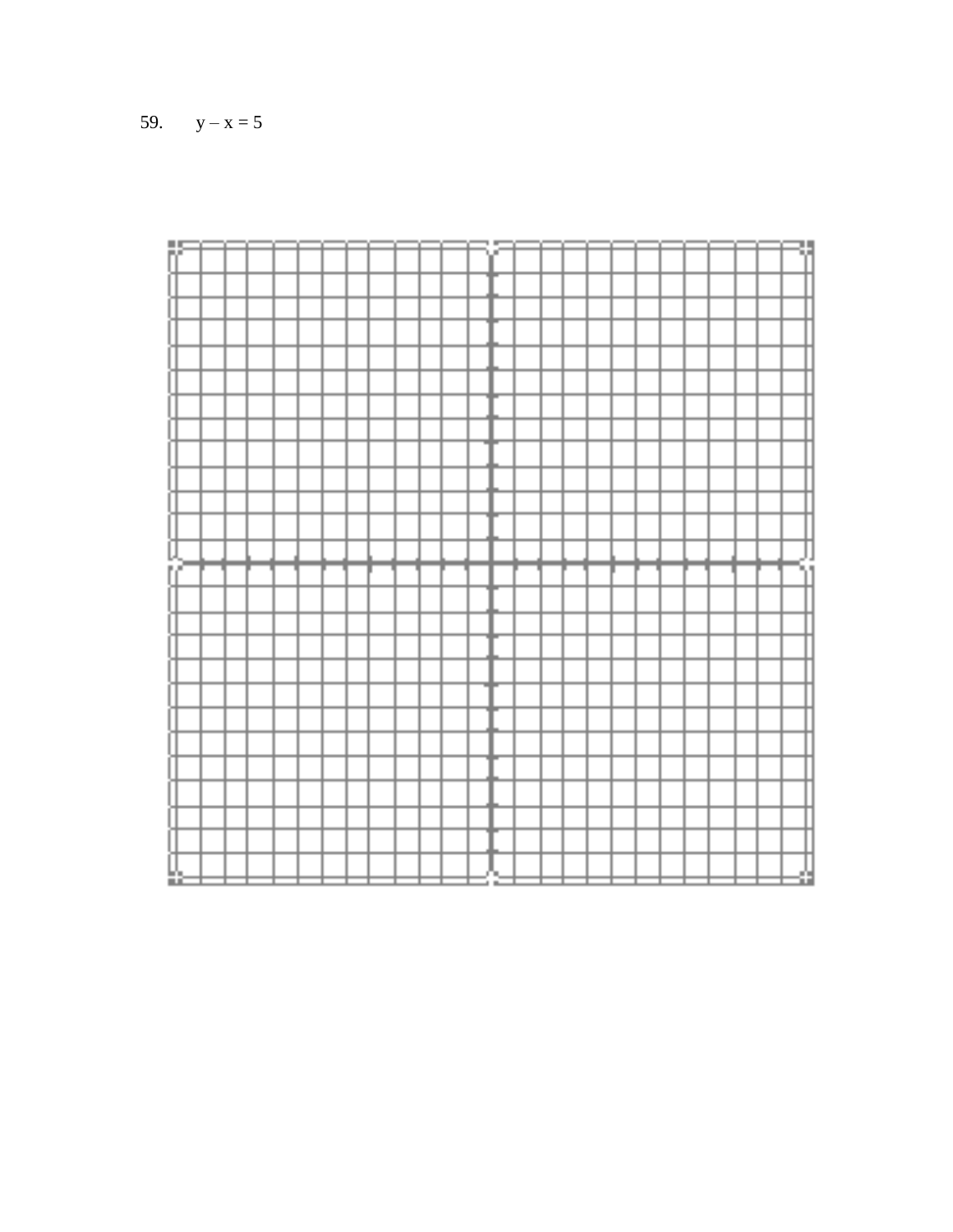Find the slope of the line through each pair of points.

60. A(2, 6), B (8, 1)

61. 
$$
E(1, -2), F(4, -8)
$$

Solve and graph each system of linear equations.

62. 
$$
y = 3x - 3
$$

$$
X + y = 1
$$

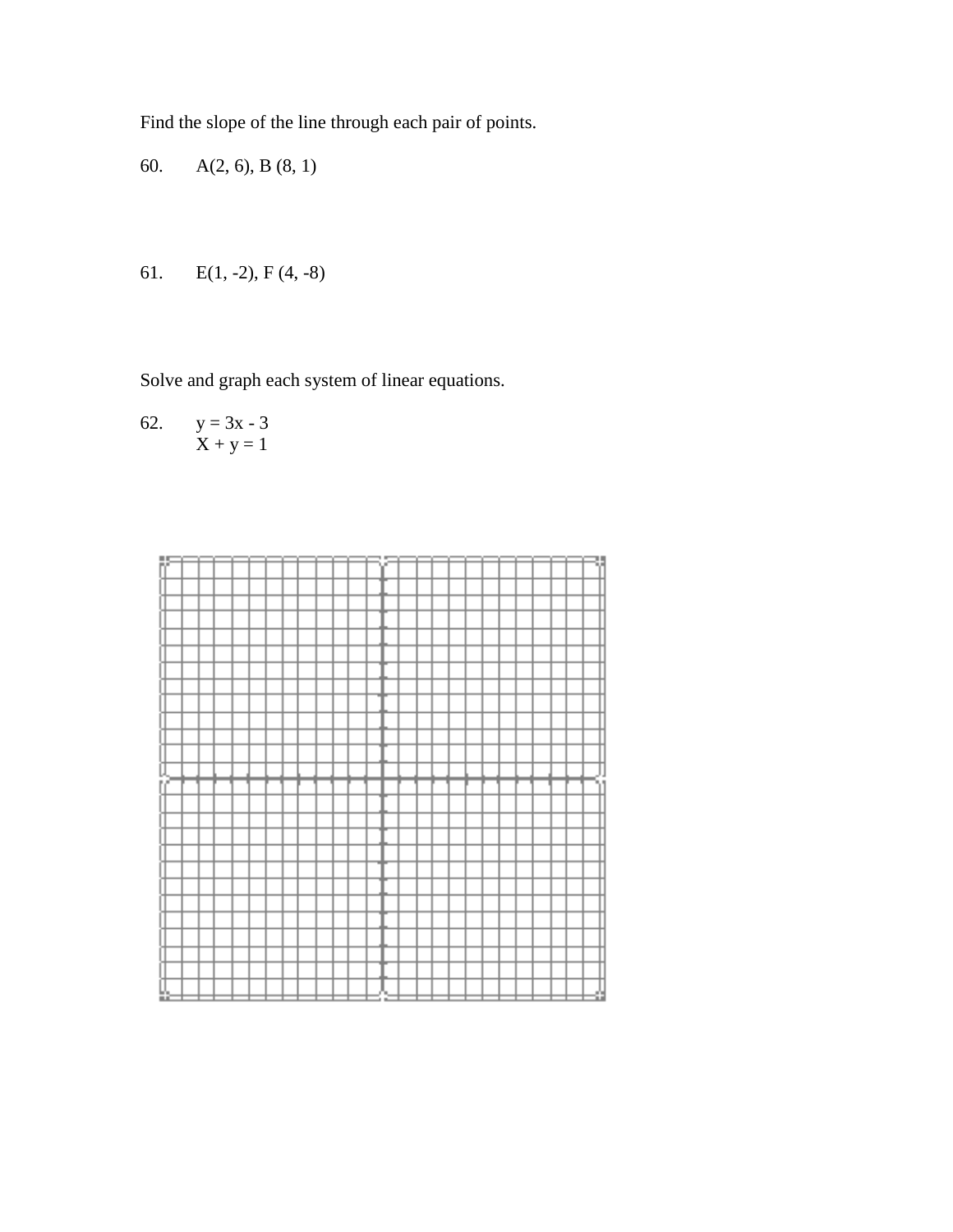63. 
$$
y = x - 6
$$

$$
X - y = 6
$$

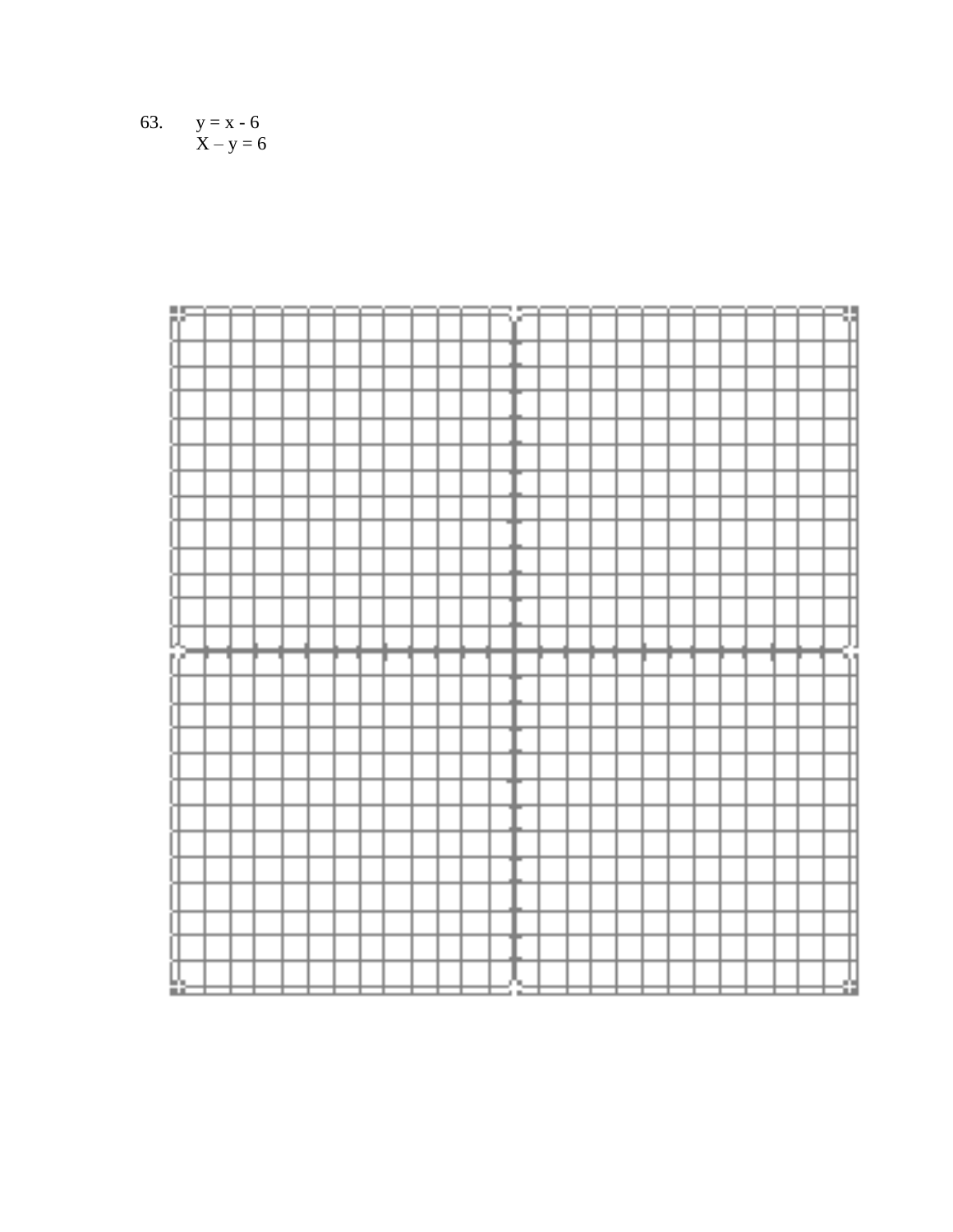

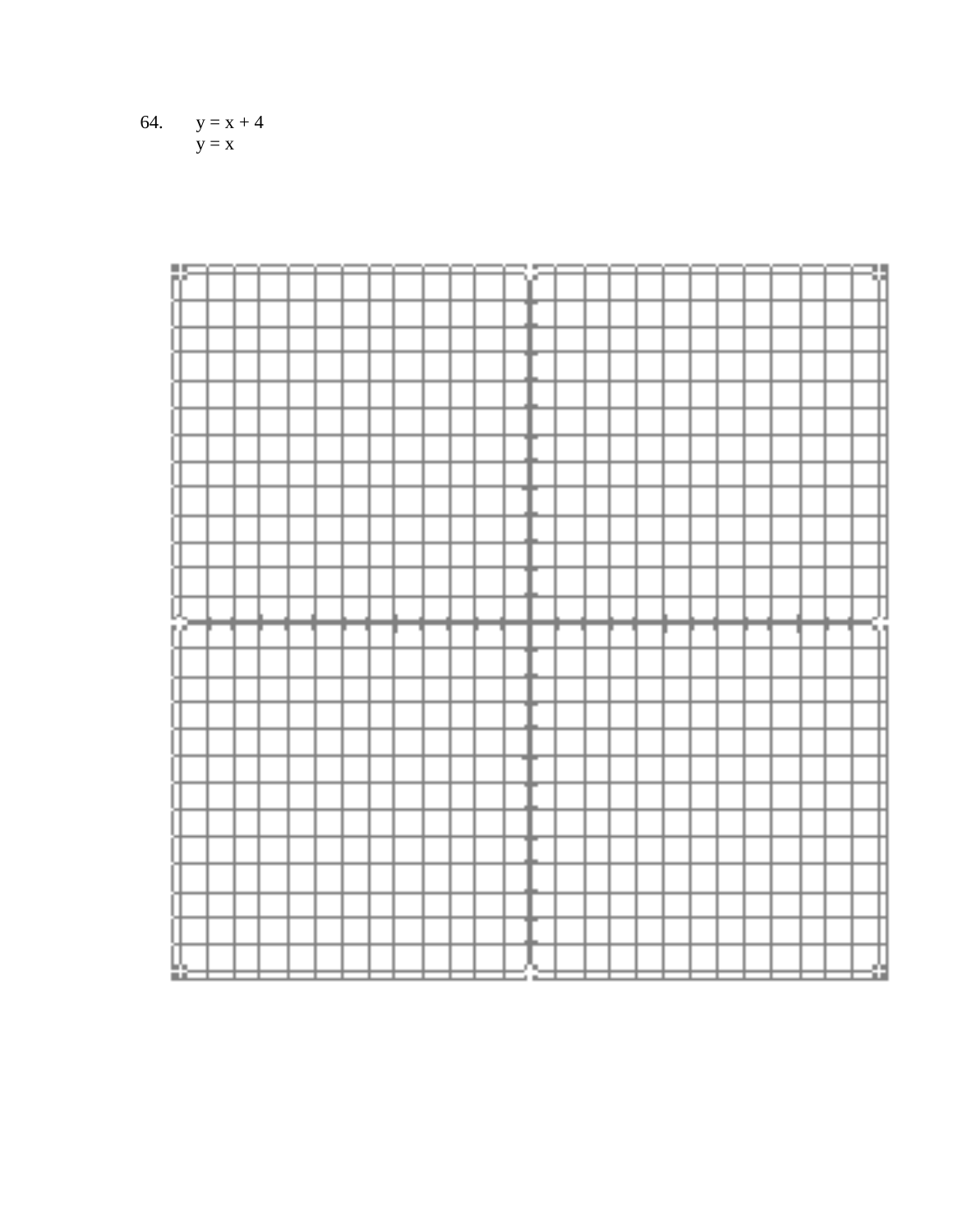Graph each inequality on its own coordinate plane.

65.  $y \ge 3x - 1$ 

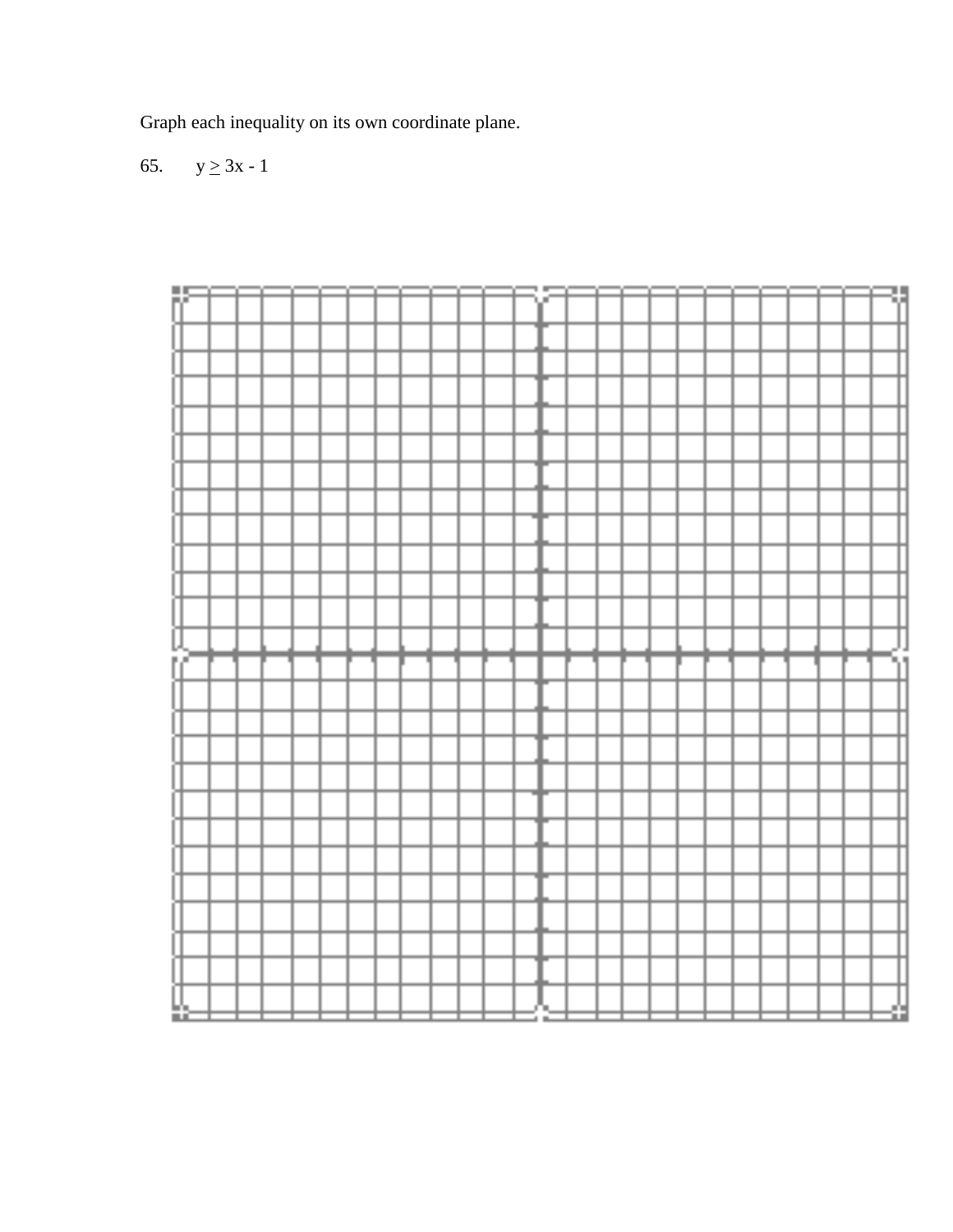|     | hF<br>D |  |  |  |  |  |  | t B |  |  |  |  |  | U   |  |
|-----|---------|--|--|--|--|--|--|-----|--|--|--|--|--|-----|--|
|     |         |  |  |  |  |  |  |     |  |  |  |  |  |     |  |
|     |         |  |  |  |  |  |  |     |  |  |  |  |  |     |  |
|     |         |  |  |  |  |  |  |     |  |  |  |  |  |     |  |
|     |         |  |  |  |  |  |  |     |  |  |  |  |  |     |  |
|     |         |  |  |  |  |  |  |     |  |  |  |  |  |     |  |
|     |         |  |  |  |  |  |  |     |  |  |  |  |  |     |  |
|     |         |  |  |  |  |  |  |     |  |  |  |  |  |     |  |
|     |         |  |  |  |  |  |  |     |  |  |  |  |  |     |  |
|     |         |  |  |  |  |  |  |     |  |  |  |  |  |     |  |
|     |         |  |  |  |  |  |  |     |  |  |  |  |  |     |  |
|     |         |  |  |  |  |  |  |     |  |  |  |  |  |     |  |
|     |         |  |  |  |  |  |  |     |  |  |  |  |  |     |  |
|     |         |  |  |  |  |  |  |     |  |  |  |  |  |     |  |
|     |         |  |  |  |  |  |  |     |  |  |  |  |  |     |  |
|     |         |  |  |  |  |  |  |     |  |  |  |  |  |     |  |
|     |         |  |  |  |  |  |  |     |  |  |  |  |  |     |  |
|     |         |  |  |  |  |  |  |     |  |  |  |  |  |     |  |
|     |         |  |  |  |  |  |  |     |  |  |  |  |  |     |  |
|     |         |  |  |  |  |  |  |     |  |  |  |  |  |     |  |
|     |         |  |  |  |  |  |  |     |  |  |  |  |  |     |  |
|     |         |  |  |  |  |  |  |     |  |  |  |  |  |     |  |
|     |         |  |  |  |  |  |  |     |  |  |  |  |  |     |  |
|     |         |  |  |  |  |  |  |     |  |  |  |  |  |     |  |
|     |         |  |  |  |  |  |  |     |  |  |  |  |  |     |  |
|     |         |  |  |  |  |  |  |     |  |  |  |  |  |     |  |
|     |         |  |  |  |  |  |  |     |  |  |  |  |  |     |  |
|     |         |  |  |  |  |  |  |     |  |  |  |  |  |     |  |
|     |         |  |  |  |  |  |  |     |  |  |  |  |  |     |  |
|     |         |  |  |  |  |  |  |     |  |  |  |  |  |     |  |
|     |         |  |  |  |  |  |  |     |  |  |  |  |  |     |  |
|     |         |  |  |  |  |  |  |     |  |  |  |  |  |     |  |
|     |         |  |  |  |  |  |  |     |  |  |  |  |  |     |  |
|     |         |  |  |  |  |  |  |     |  |  |  |  |  |     |  |
|     |         |  |  |  |  |  |  |     |  |  |  |  |  |     |  |
|     |         |  |  |  |  |  |  |     |  |  |  |  |  |     |  |
|     |         |  |  |  |  |  |  |     |  |  |  |  |  |     |  |
|     |         |  |  |  |  |  |  |     |  |  |  |  |  |     |  |
|     |         |  |  |  |  |  |  |     |  |  |  |  |  |     |  |
|     |         |  |  |  |  |  |  |     |  |  |  |  |  |     |  |
|     |         |  |  |  |  |  |  |     |  |  |  |  |  | 'n. |  |
|     |         |  |  |  |  |  |  |     |  |  |  |  |  |     |  |
|     | Л<br>М  |  |  |  |  |  |  |     |  |  |  |  |  |     |  |
|     |         |  |  |  |  |  |  |     |  |  |  |  |  |     |  |
|     |         |  |  |  |  |  |  |     |  |  |  |  |  |     |  |
|     |         |  |  |  |  |  |  |     |  |  |  |  |  |     |  |
|     |         |  |  |  |  |  |  |     |  |  |  |  |  |     |  |
|     |         |  |  |  |  |  |  |     |  |  |  |  |  |     |  |
|     |         |  |  |  |  |  |  |     |  |  |  |  |  |     |  |
|     |         |  |  |  |  |  |  |     |  |  |  |  |  |     |  |
|     |         |  |  |  |  |  |  |     |  |  |  |  |  |     |  |
|     |         |  |  |  |  |  |  |     |  |  |  |  |  |     |  |
|     |         |  |  |  |  |  |  |     |  |  |  |  |  |     |  |
|     |         |  |  |  |  |  |  |     |  |  |  |  |  |     |  |
|     |         |  |  |  |  |  |  |     |  |  |  |  |  |     |  |
|     |         |  |  |  |  |  |  |     |  |  |  |  |  |     |  |
|     |         |  |  |  |  |  |  |     |  |  |  |  |  |     |  |
|     |         |  |  |  |  |  |  |     |  |  |  |  |  |     |  |
|     |         |  |  |  |  |  |  |     |  |  |  |  |  |     |  |
|     |         |  |  |  |  |  |  |     |  |  |  |  |  |     |  |
|     |         |  |  |  |  |  |  |     |  |  |  |  |  |     |  |
|     |         |  |  |  |  |  |  |     |  |  |  |  |  |     |  |
|     |         |  |  |  |  |  |  |     |  |  |  |  |  |     |  |
|     |         |  |  |  |  |  |  |     |  |  |  |  |  |     |  |
|     |         |  |  |  |  |  |  |     |  |  |  |  |  |     |  |
|     |         |  |  |  |  |  |  |     |  |  |  |  |  |     |  |
|     |         |  |  |  |  |  |  |     |  |  |  |  |  |     |  |
|     |         |  |  |  |  |  |  |     |  |  |  |  |  |     |  |
|     |         |  |  |  |  |  |  |     |  |  |  |  |  |     |  |
|     |         |  |  |  |  |  |  |     |  |  |  |  |  |     |  |
|     |         |  |  |  |  |  |  |     |  |  |  |  |  |     |  |
|     |         |  |  |  |  |  |  |     |  |  |  |  |  |     |  |
|     |         |  |  |  |  |  |  |     |  |  |  |  |  |     |  |
|     |         |  |  |  |  |  |  |     |  |  |  |  |  |     |  |
|     |         |  |  |  |  |  |  |     |  |  |  |  |  |     |  |
|     |         |  |  |  |  |  |  |     |  |  |  |  |  |     |  |
|     |         |  |  |  |  |  |  |     |  |  |  |  |  |     |  |
| n m |         |  |  |  |  |  |  | m   |  |  |  |  |  | дYн |  |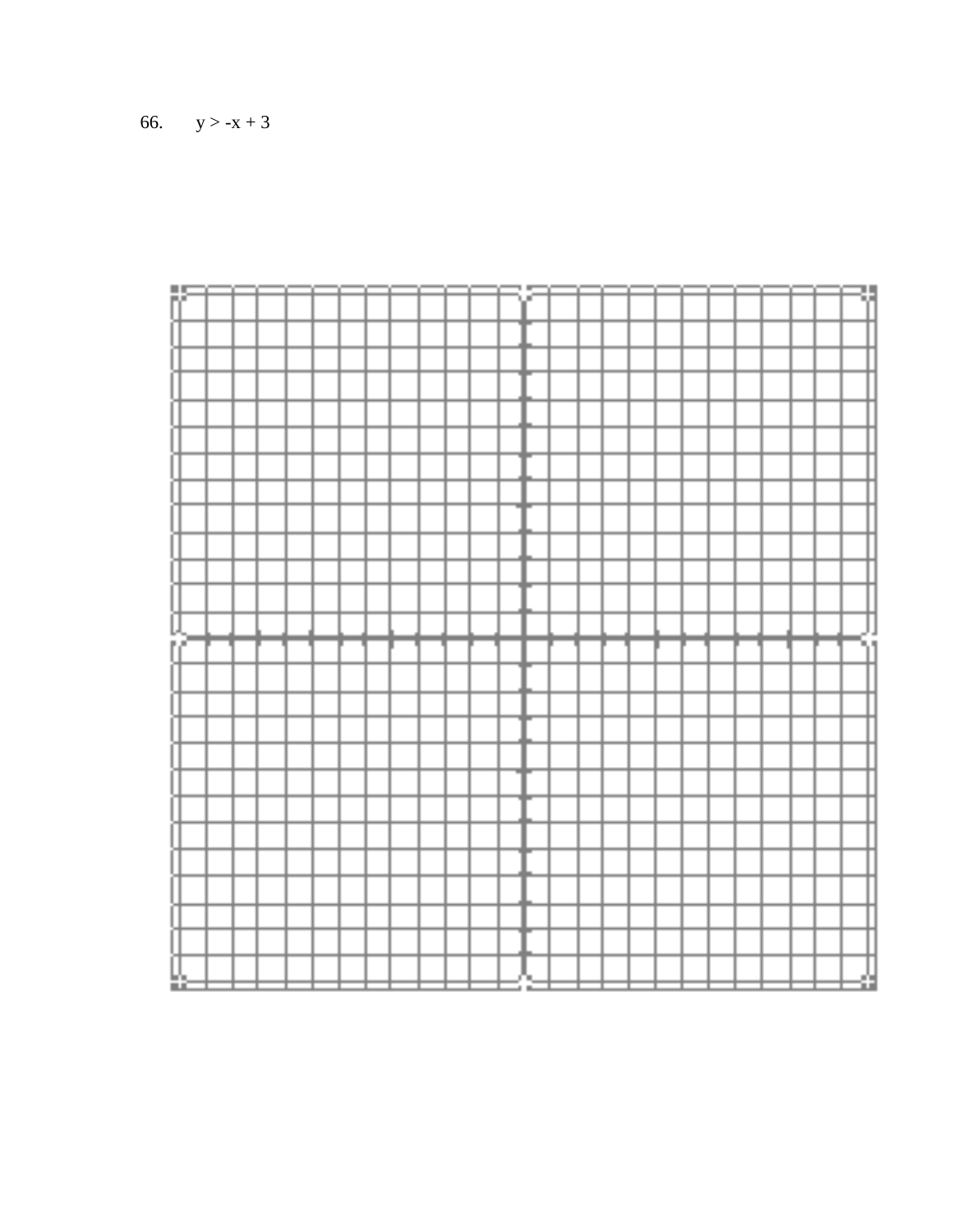Solve each system by graphing.

 $y \le -2x - 5$ <br> $Y < 1/2x$ 67.

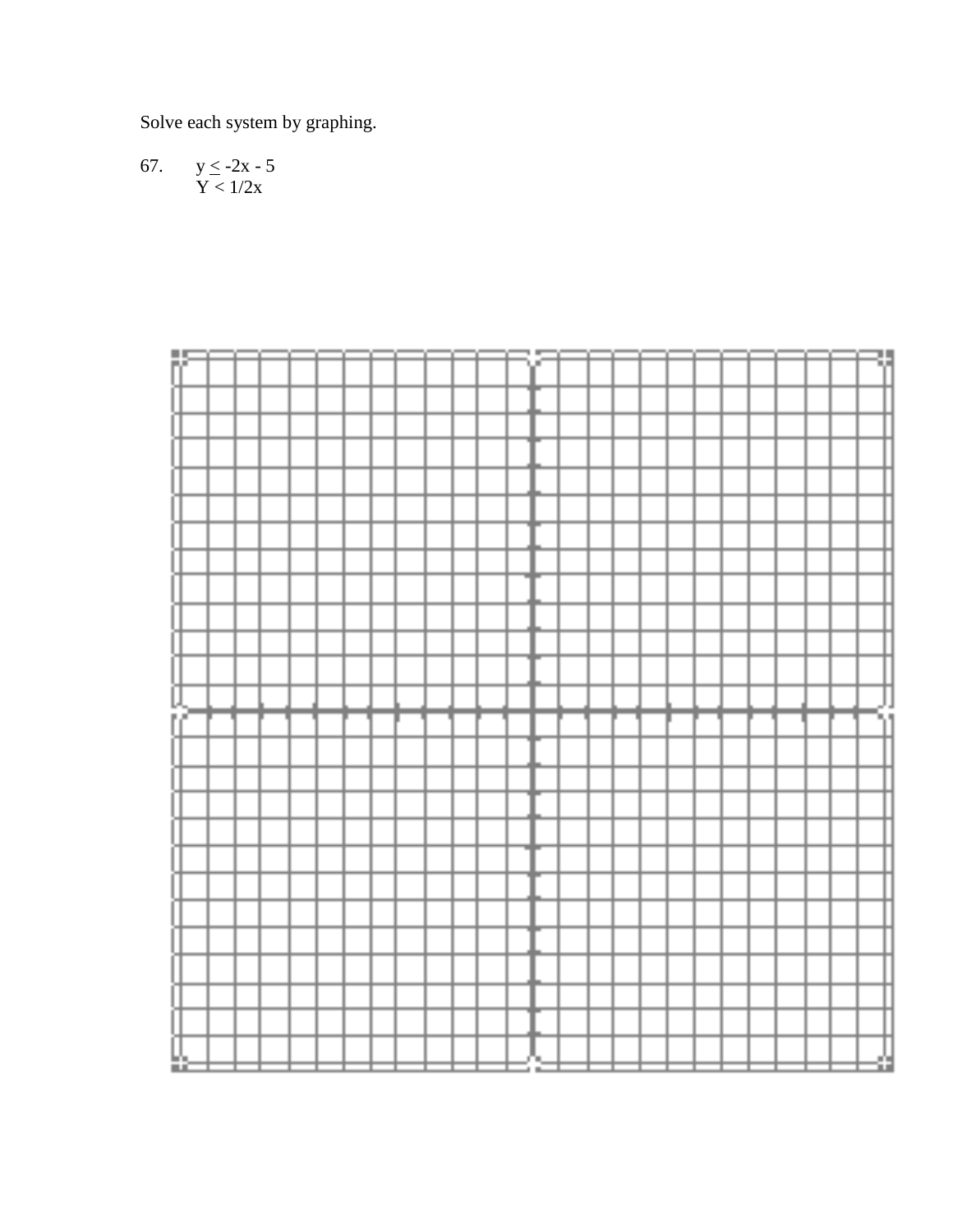$y > x - 1$ <br> $Y < 3x + 4$ 68.